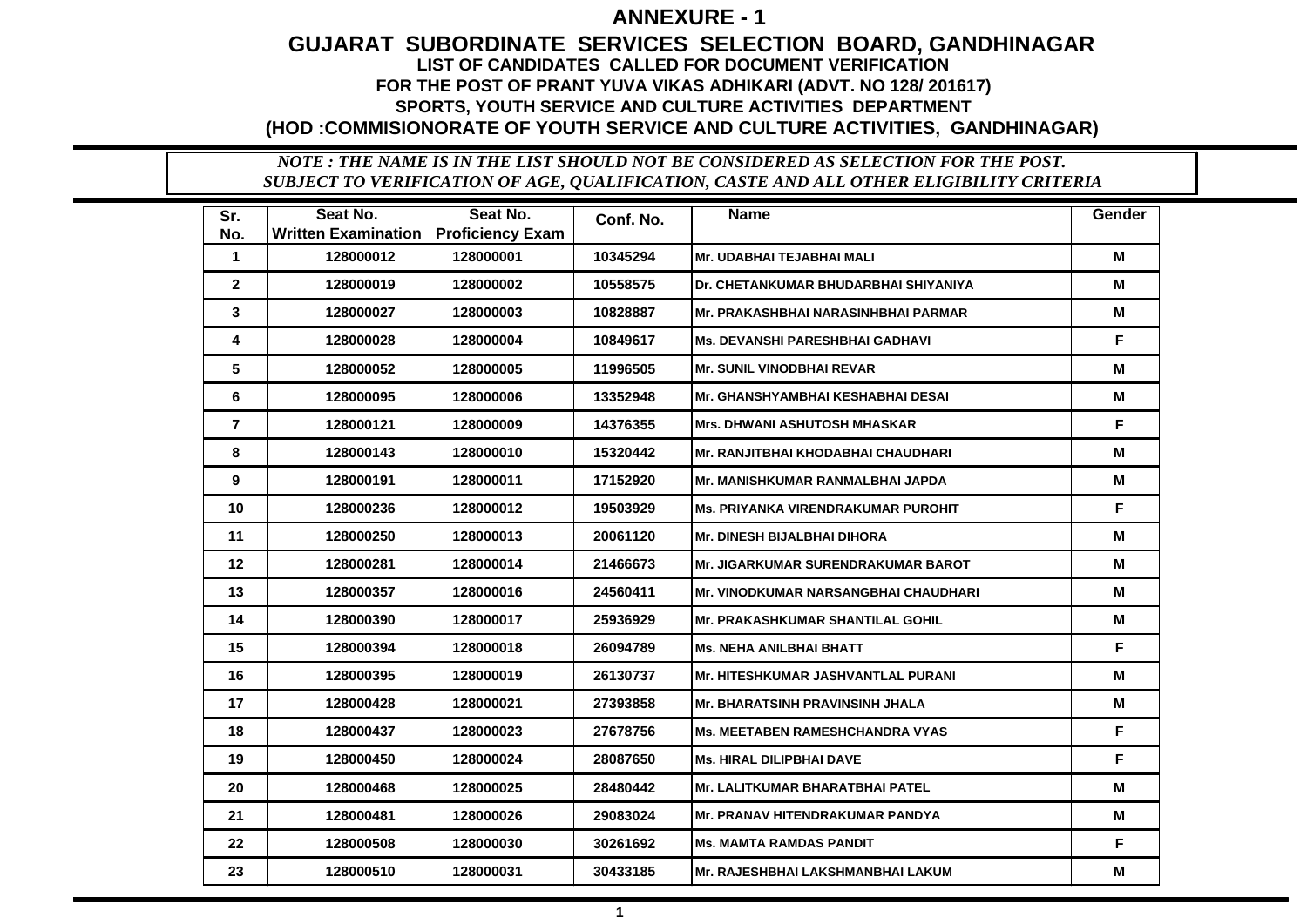## **GUJARAT SUBORDINATE SERVICES SELECTION BOARD, GANDHINAGAR LIST OF CANDIDATES CALLED FOR DOCUMENT VERIFICATION FOR THE POST OF PRANT YUVA VIKAS ADHIKARI (ADVT. NO 128/ 201617) SPORTS, YOUTH SERVICE AND CULTURE ACTIVITIES DEPARTMENT (HOD :COMMISIONORATE OF YOUTH SERVICE AND CULTURE ACTIVITIES, GANDHINAGAR)**

| Sr. | Seat No.                   | Seat No.                | Conf. No. | <b>Name</b>                                  | Gender |
|-----|----------------------------|-------------------------|-----------|----------------------------------------------|--------|
| No. | <b>Written Examination</b> | <b>Proficiency Exam</b> |           |                                              |        |
| 24  | 128000513                  | 128000032               | 30561639  | <b>Mr. SURESHSINH BABUSINH RATHOD</b>        | M      |
| 25  | 128000518                  | 128000033               | 30719942  | <b>Mr. HITESHKUMAR CHATURDAS MESHAVANIYA</b> | M      |
| 26  | 128000555                  | 128000035               | 32441462  | <b>Mrs. ANJUKUMARI SUMANBHAI PARMAR</b>      | F      |
| 27  | 128000571                  | 128000036               | 33033609  | Mr. HITESH VITHALBHAI DIHORA                 | М      |
| 28  | 128000584                  | 128000037               | 33886899  | Mr. JAIMIN GHANSHYAMBHAI RAVAL               | М      |
| 29  | 128000601                  | 128000038               | 34689440  | <b>Mr. RAHULKUMAR NARENDRAKUMAR TADVI</b>    | м      |
| 30  | 128000635                  | 128000040               | 36688757  | <b>Mr. RAJANKUMAR MANIBHAI CHAUHAN</b>       | М      |
| 31  | 128000661                  | 128000041               | 37975940  | <b>Mr. SANJAYKUMAR KANTIBHAI CHAUDHARI</b>   | М      |
| 32  | 128000666                  | 128000042               | 38231323  | <b>Mr. JAYKUMAR PRAVINKUMAR PARMAR</b>       | М      |
| 33  | 128000692                  | 128000043               | 39149507  | Mr. PRASHANT RAMJIBHAI KALANIYA              | M      |
| 34  | 128000742                  | 128000045               | 40991570  | <b>Mr. VIPULKUMAR GOVINDBHAI SADHU</b>       | M      |
| 35  | 128000752                  | 128000047               | 41386700  | <b>Mr. DILIPKUMAR BAHECHARBHAI DESAI</b>     | М      |
| 36  | 128000783                  | 128000048               | 42804180  | Mr. HIREN MANSUKHBHAI PATOLIYA               | М      |
| 37  | 128000828                  | 128000050               | 45074217  | Mr. BHARAT PARSOTAMBHAI PARMAR               | М      |
| 38  | 128000902                  | 128000051               | 48205193  | Ms. NIRATI PRASHANT ANTANI                   | F.     |
| 39  | 128000926                  | 128000052               | 49172103  | <b>Mr. VISHNUBHAI JASUBHAI CHAUDHARY</b>     | M      |
| 40  | 128000968                  | 128000053               | 50761087  | <b>Mr. DINESHKUMAR PARMABHAI NADODA</b>      | М      |
| 41  | 128000980                  | 128000054               | 51275664  | <b>Ms. DIPAL GHANSHYAMBHAI RAVAL</b>         | F      |
| 42  | 128001008                  | 128000057               | 52367920  | <b>Ms. PUNITA RAJNIKANT DAVE</b>             | F.     |
| 43  | 128001017                  | 128000059               | 52797024  | <b>Ms. HIMALI MANOJBHAI JOSHI</b>            | F      |
| 44  | 128001064                  | 128000061               | 55172055  | <b>Mr. RASHMIKANT JAGDISHBHAI RATHOD</b>     | М      |
| 45  | 128001065                  | 128000062               | 55192245  | Mr. MAHESHJI JAYANTIJI THAKOR                | М      |
| 46  | 128001088                  | 128000064               | 56063392  | Mr. HARSHADSINH CHEHABHAI VADHER             | М      |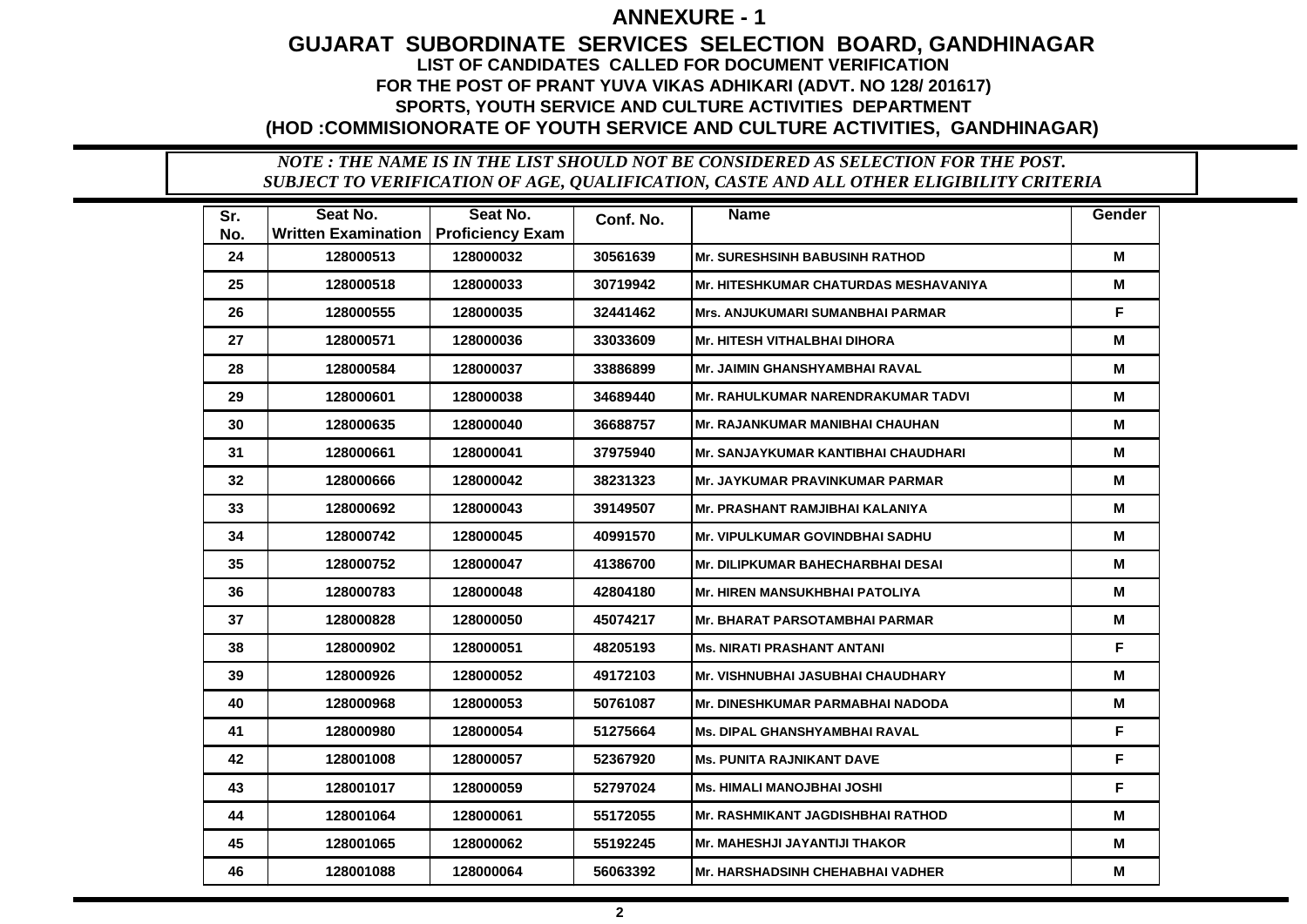## **GUJARAT SUBORDINATE SERVICES SELECTION BOARD, GANDHINAGAR LIST OF CANDIDATES CALLED FOR DOCUMENT VERIFICATION FOR THE POST OF PRANT YUVA VIKAS ADHIKARI (ADVT. NO 128/ 201617) SPORTS, YOUTH SERVICE AND CULTURE ACTIVITIES DEPARTMENT (HOD :COMMISIONORATE OF YOUTH SERVICE AND CULTURE ACTIVITIES, GANDHINAGAR)**

| Sr. | Seat No.                   | Seat No.                | Conf. No. | <b>Name</b>                              | Gender |
|-----|----------------------------|-------------------------|-----------|------------------------------------------|--------|
| No. | <b>Written Examination</b> | <b>Proficiency Exam</b> |           |                                          |        |
| 47  | 128001093                  | 128000065               | 56277506  | <b>Mrs. BIJALBAHEN DHIRAJLAL PATEL</b>   | F      |
| 48  | 128001117                  | 128000067               | 57234709  | Mr. RAVISHCHANDRA DHANJIBHAI SINGAL      | M      |
| 49  | 128001159                  | 128000070               | 58882049  | <b>Mr. CHETANKUMAR DHIRAJLAL TRIVEDI</b> | М      |
| 50  | 128001177                  | 128000071               | 59815351  | Mr. BHARATKUMAR PRAVINKUMAR PARMAR       | м      |
| 51  | 128001189                  | 128000072               | 60344509  | Mr. MEET SHAILESHKUMAR CHAUHAN           | M      |
| 52  | 128001202                  | 128000073               | 61088528  | <b>Mr. SURESHJI DIVANJI THAKOR</b>       | M      |
| 53  | 128001245                  | 128000076               | 63592379  | <b>Mr. MANTHANKUMAR HANSRAJ PARMAR</b>   | М      |
| 54  | 128001247                  | 128000077               | 63658930  | <b>Ms. ASHABEN SENDHABHAI CHAUDHARY</b>  | F.     |
| 55  | 128001303                  | 128000078               | 66322422  | Mr. SHAILESHKUMAR MONGHJIBHAI CHAUDHARI  | М      |
| 56  | 128001314                  | 128000079               | 66851574  | Ms. ANKITA BEN JITENDRABHAI AMIN         | F      |
| 57  | 128001316                  | 128000080               | 66962642  | <b>Mr. CHIRAGKUMAR BHIKHAJI THAKOR</b>   | M      |
| 58  | 128001368                  | 128000082               | 69405019  | <b>Mr. JITENDRAKUMAR MANILAL PATEL</b>   | М      |
| 59  | 128001392                  | 128000083               | 70149969  | <b>Ms. DRASHTI KISHORBHAI DAVE</b>       | F      |
| 60  | 128001422                  | 128000084               | 72038442  | <b>Mr. VAGHJIBHAI RAYMALBHAI DESAI</b>   | М      |
| 61  | 128001447                  | 128000085               | 73069314  | Mr. VIKRAMKUMAR MOTIBHAI PATEL           | М      |
| 62  | 128001449                  | 128000086               | 73188549  | <b>Ms. GEETA JENTILAL NIRANJAN</b>       | F      |
| 63  | 128001452                  | 128000087               | 73399010  | Mrs. VINOD NATHALAL ACHARYA              | М      |
| 64  | 128001465                  | 128000088               | 74155820  | <b>Mr. DHIRENKUMAR KANTILAL PATEL</b>    | М      |
| 65  | 128001474                  | 128000089               | 74654592  | <b>Mr. RAKESHKUMAR SHIVABHAI PATEL</b>   | М      |
| 66  | 128001476                  | 128000090               | 74684685  | <b>Mr. HITESH JESHINGBHAI DANGAR</b>     | M      |
| 67  | 128001504                  | 128000091               | 76116837  | Mr. SAURABHKUMAR KISHORBHAI RANA         | м      |
| 68  | 128001507                  | 128000092               | 76296844  | Mr. SHARADKUMAR RAMCHANDRABHAI AGRAVAT   | M      |
| 69  | 128001536                  | 128000096               | 77593422  | Mr. KAMLESHBHAI JETHABHAI JAKHOTARA      | M      |